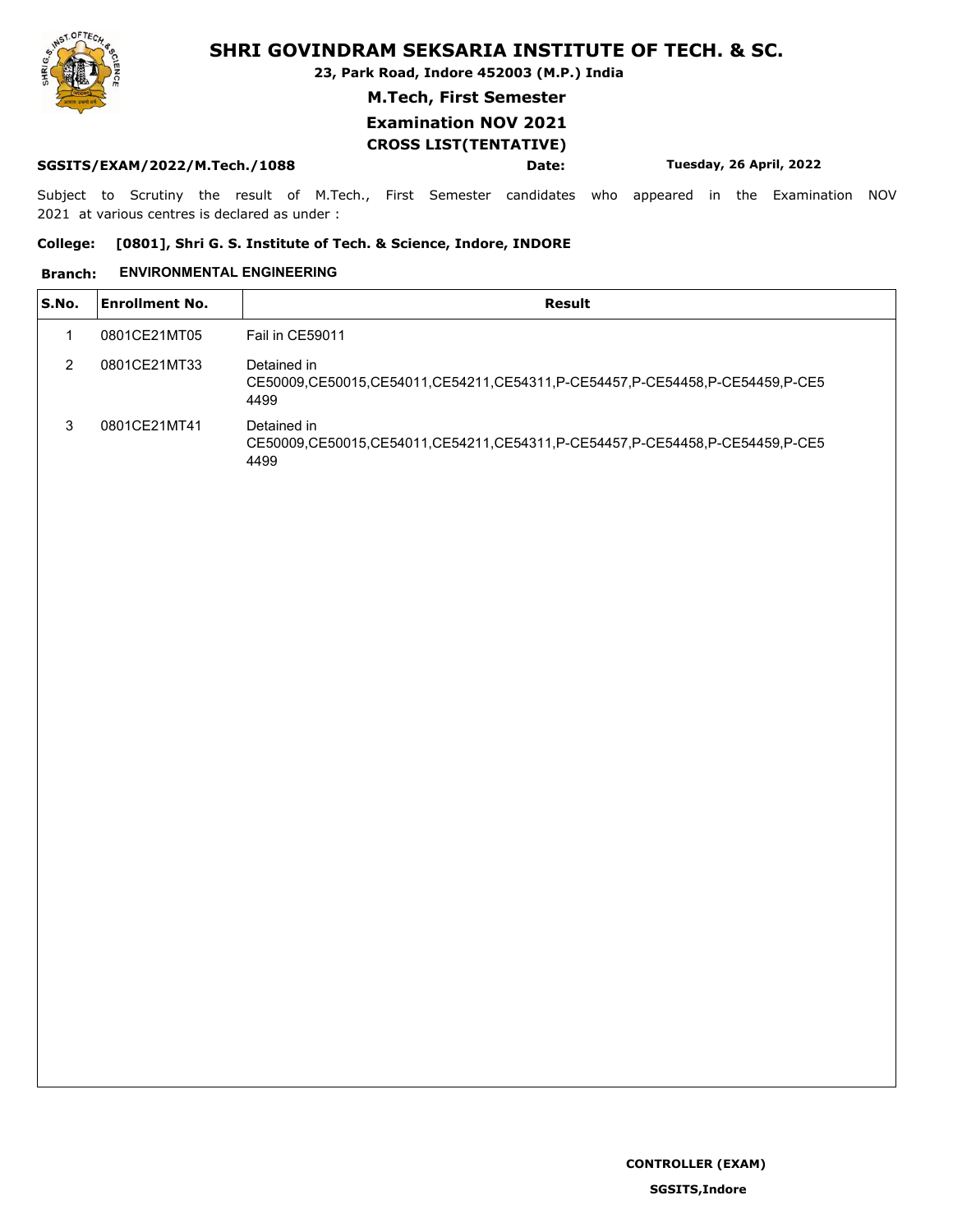**23, Park Road, Indore 452003 (M.P.) India**

**M.Tech, First Semester**

## **Examination NOV 2021 CROSS LIST(TENTATIVE)**

#### **SGSITS/EXAM/2022/M.Tech./1088 Date: Tuesday, 26 April, 2022**

Subject to Scrutiny the result of M.Tech., First Semester candidates who appeared in the Examination NOV 2021 at various centres is declared as under :

#### **College: [0801], Shri G. S. Institute of Tech. & Science, Indore, INDORE**

#### **Branch: COMPUTER ENGINEERING**

| S.No. | <b>Enrollment No.</b> | Result                                                                               |
|-------|-----------------------|--------------------------------------------------------------------------------------|
|       | 0801CS21MT02          | <b>Fail in CO71313</b>                                                               |
| 2     | 0801CS21MT04          | Fail in CO71016, CO71017, CO71018, CO71221, CO71312, P-CO71455                       |
| 3     | 0801CS21MT08          | Detained in<br>CO71016.CO71017.CO71018.CO71222.CO71313.P-CO71455.P-CO71456.P-CO71499 |
| 4     | 0801CS21MT10          | Fail in CO71017, CO71018, CO71221, CO71313, P-CO71455, P-CO71456                     |
| 5     | 0801CS21MT12          | Detained in<br>CO71016.CO71017.CO71018.CO71222.CO71313.P-CO71455.P-CO71456.P-CO71499 |

**SGSITS,Indore**

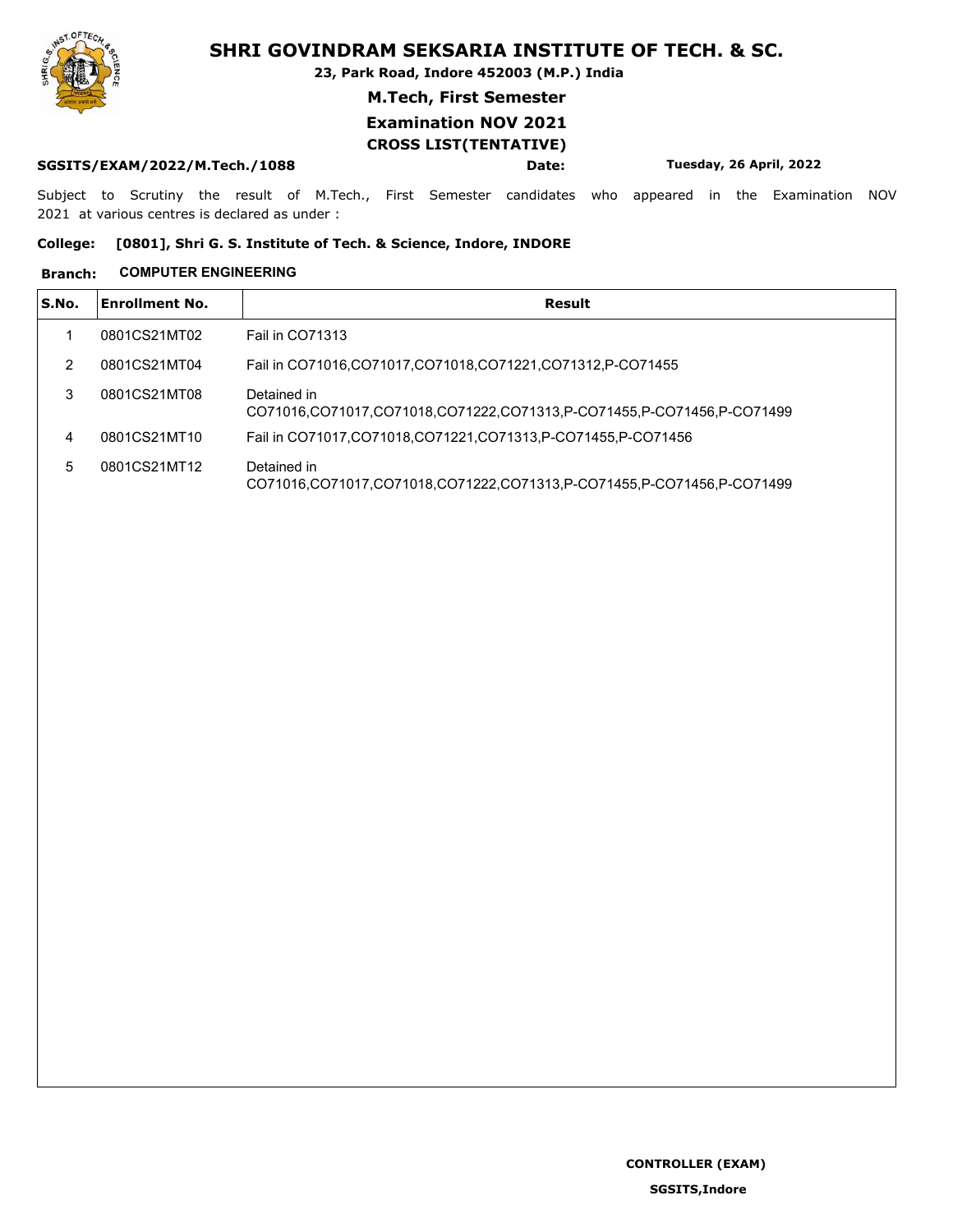**23, Park Road, Indore 452003 (M.P.) India**

**M.Tech, First Semester**

## **Examination NOV 2021 CROSS LIST(TENTATIVE)**

#### **SGSITS/EXAM/2022/M.Tech./1088 Date: Tuesday, 26 April, 2022**

Subject to Scrutiny the result of M.Tech., First Semester candidates who appeared in the Examination NOV 2021 at various centres is declared as under :

#### **College: [0801], Shri G. S. Institute of Tech. & Science, Indore, INDORE**

## **Branch: POWER ELECTRONICS**

| S.No. | <b>Enrollment No.</b> | Result                                                                                             |
|-------|-----------------------|----------------------------------------------------------------------------------------------------|
|       | 0801EE21MT02          | Detained in<br>EE60024,EE61003,EE61201,EE61303,P-EE61453,P-EE61454,P-EE61455,P-EE61499,MA6<br>0025 |
| 2     | 0801EE21MT04          | Detained in<br>EE60024,EE63011,EE63201,EE63302,P-EE63453,P-EE63454,P-EE63455,P-EE63499,MA6<br>0025 |

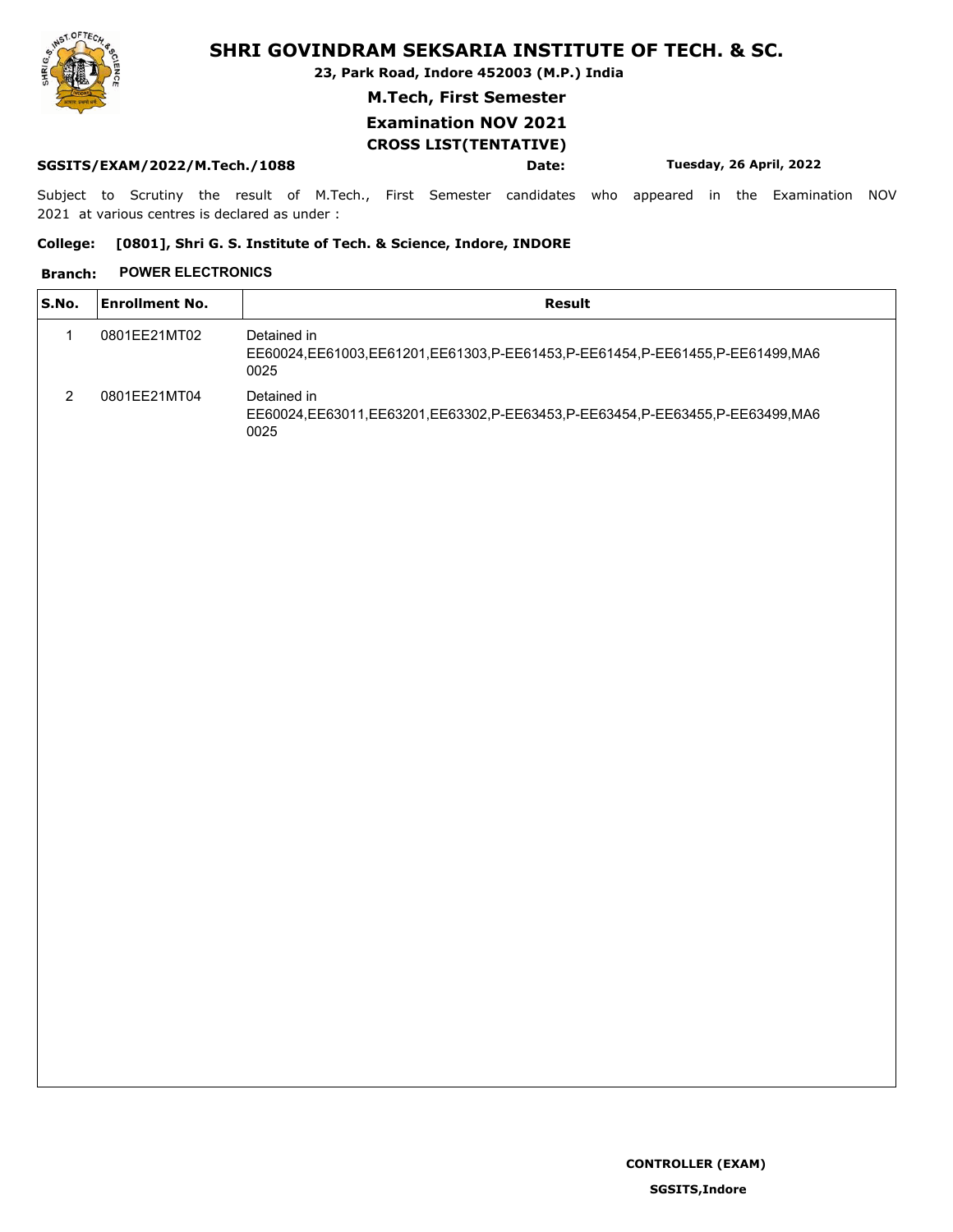**23, Park Road, Indore 452003 (M.P.) India**

**M.Tech, First Semester**

## **Examination NOV 2021 CROSS LIST(TENTATIVE)**

#### **SGSITS/EXAM/2022/M.Tech./1088 Date: Tuesday, 26 April, 2022**

Subject to Scrutiny the result of M.Tech., First Semester candidates who appeared in the Examination NOV 2021 at various centres is declared as under :

#### **College: [0801], Shri G. S. Institute of Tech. & Science, Indore, INDORE**

### **Branch: INDUSTRIAL ENGINEERING AND MANAGEMENT**

| S.No.        | <b>Enrollment No.</b> | Result          |
|--------------|-----------------------|-----------------|
| $\mathbf{1}$ | 0801IP21MT05          | Fail in IP81017 |
|              |                       |                 |
|              |                       |                 |
|              |                       |                 |
|              |                       |                 |
|              |                       |                 |
|              |                       |                 |
|              |                       |                 |
|              |                       |                 |
|              |                       |                 |
|              |                       |                 |
|              |                       |                 |
|              |                       |                 |
|              |                       |                 |

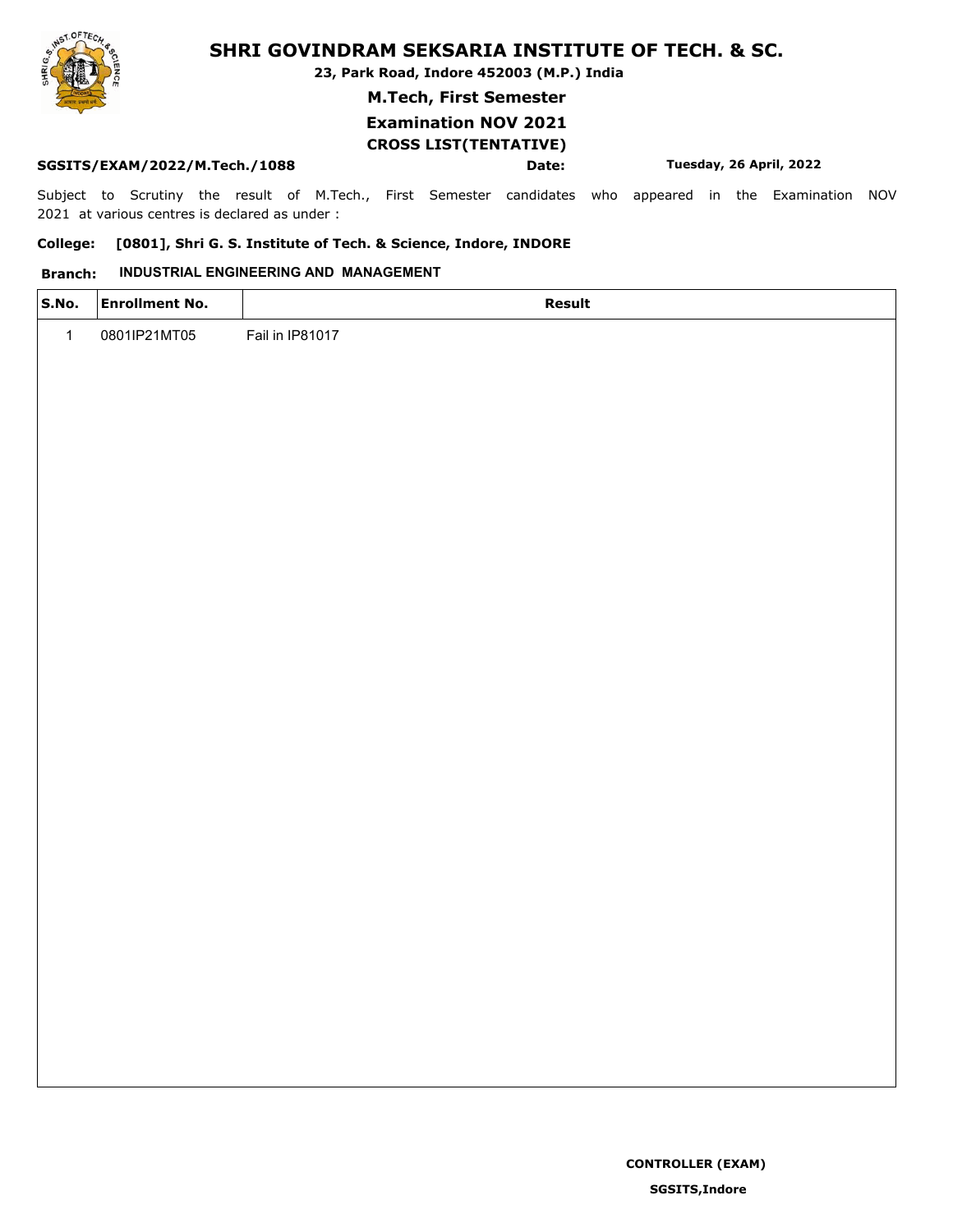**23, Park Road, Indore 452003 (M.P.) India**

**M.Tech, First Semester**

## **Examination NOV 2021 CROSS LIST(TENTATIVE)**

#### **SGSITS/EXAM/2022/M.Tech./1088 Date: Tuesday, 26 April, 2022**

Subject to Scrutiny the result of M.Tech., First Semester candidates who appeared in the Examination NOV 2021 at various centres is declared as under :

#### **College: [0801], Shri G. S. Institute of Tech. & Science, Indore, INDORE**

#### **Branch: Mechanical Engineering Design**

| S.No.        | <b>Enrollment No.</b> | <b>Result</b>                                                                               |  |
|--------------|-----------------------|---------------------------------------------------------------------------------------------|--|
| $\mathbf{1}$ | 0801ME21MT02          | Detained in<br>MA84201, ME80001, ME80002, ME80003, ME84304, P-ME84451, P-ME84452, P-ME84500 |  |
|              |                       |                                                                                             |  |
|              |                       |                                                                                             |  |
|              |                       |                                                                                             |  |
|              |                       |                                                                                             |  |
|              |                       |                                                                                             |  |
|              |                       |                                                                                             |  |
|              |                       |                                                                                             |  |
|              |                       |                                                                                             |  |
|              |                       |                                                                                             |  |
|              |                       |                                                                                             |  |
|              |                       |                                                                                             |  |
|              |                       |                                                                                             |  |
|              |                       |                                                                                             |  |
|              |                       |                                                                                             |  |



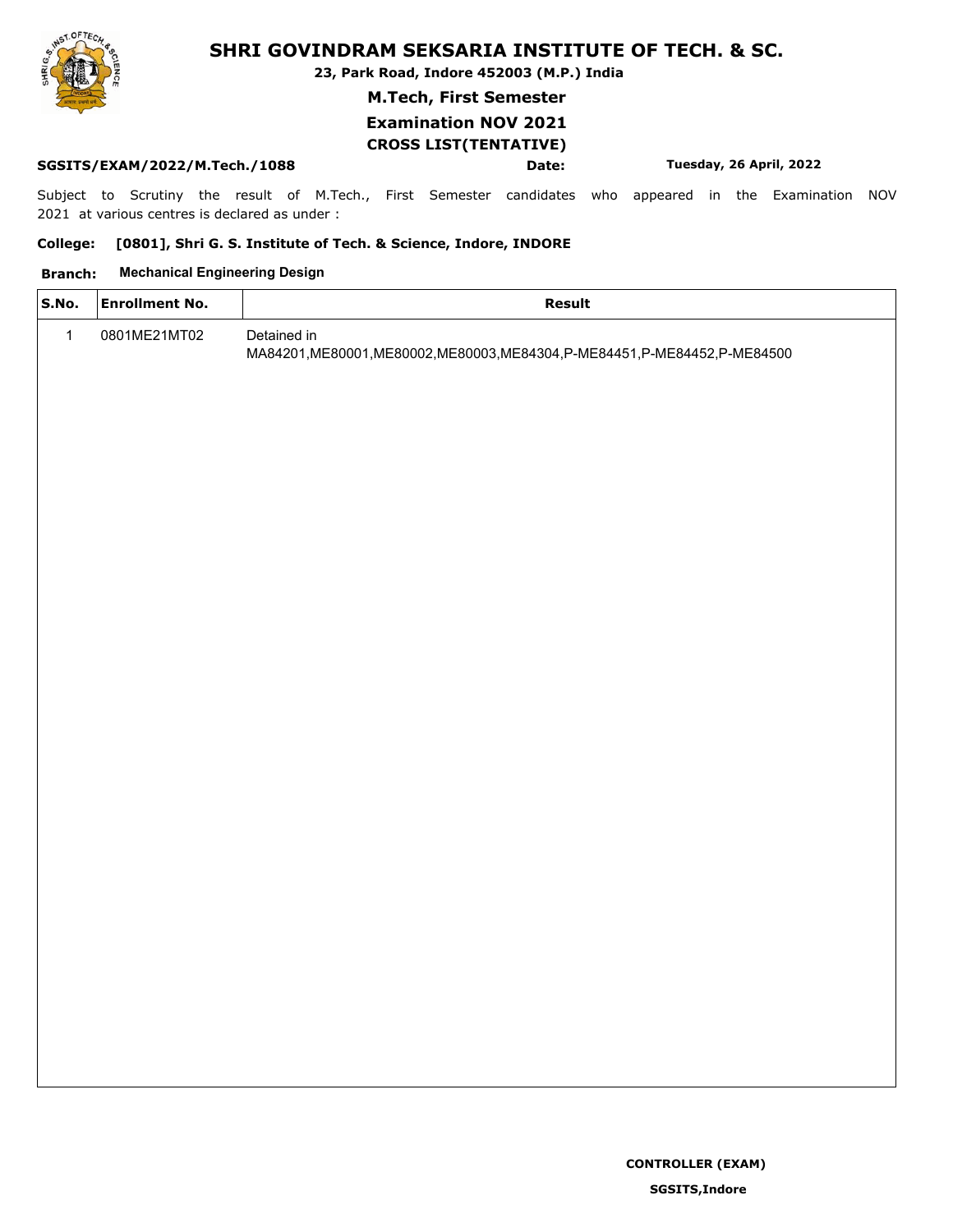**23, Park Road, Indore 452003 (M.P.) India**

**M.Tech, First Semester**

## **Examination NOV 2021 CROSS LIST(TENTATIVE)**

#### **SGSITS/EXAM/2022/M.Tech./1088 Date: Tuesday, 26 April, 2022**

Subject to Scrutiny the result of M.Tech., First Semester candidates who appeared in the Examination NOV 2021 at various centres is declared as under :

#### **College: [0801], Shri G. S. Institute of Tech. & Science, Indore, INDORE**

#### **Branch: Mechanical Engineering Design**

| S.No. | $\cdot$ No.<br>---- | lesult<br>. |
|-------|---------------------|-------------|
|       |                     |             |

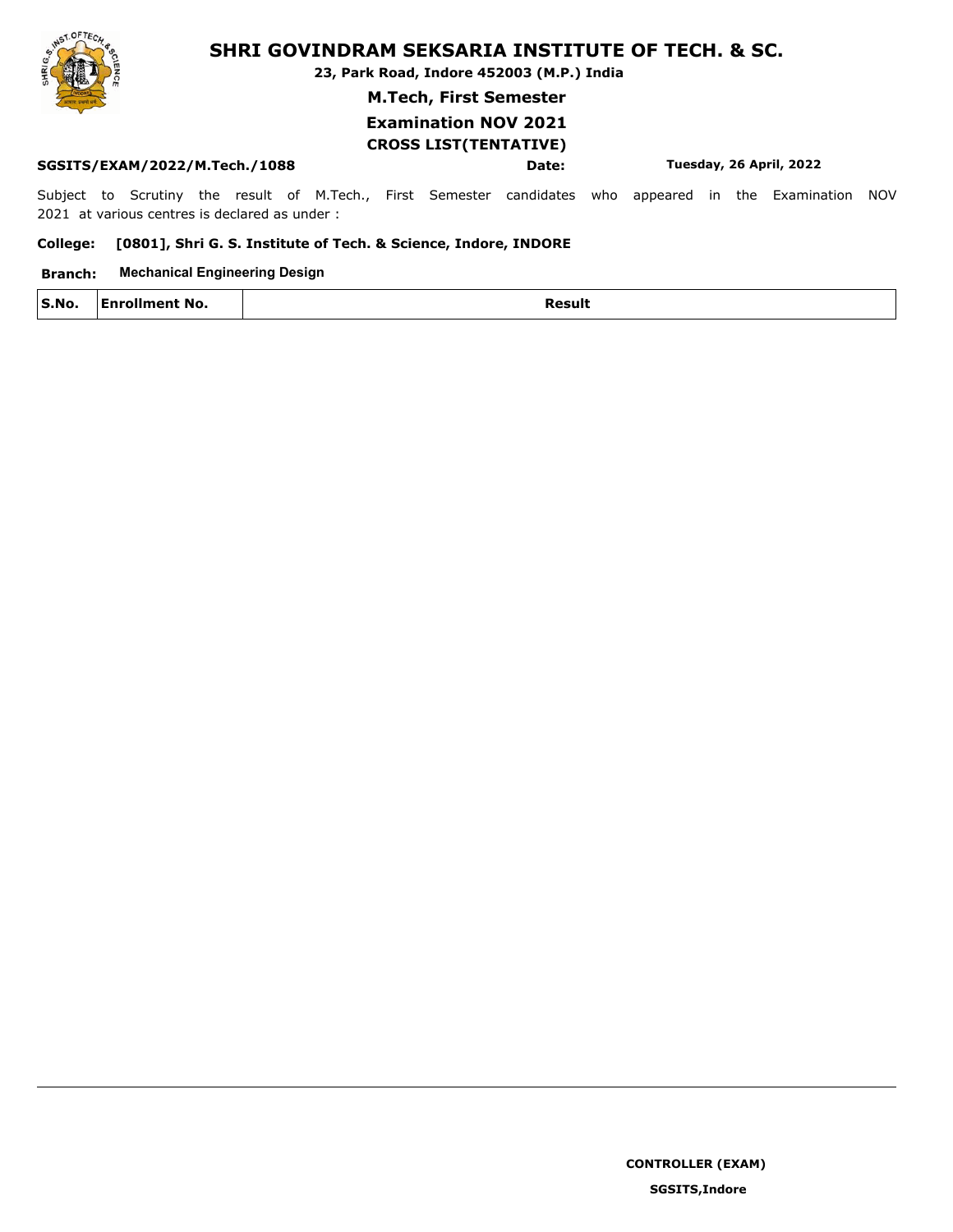**23, Park Road, Indore 452003 (M.P.) India**

**M.Tech, Second Semester**

## **Examination NOV 2021 CROSS LIST(TENTATIVE)**

#### **SGSITS/EXAM/2022/M.Tech./1088 Date: Wednesday, 27 April, 2022**

Subject to Scrutiny the result of M.Tech., Second Semester candidates who appeared in the Examination NOV 2021 at various centres is declared as under :

#### **College: [0801], Shri G. S. Institute of Tech. & Science, Indore, INDORE**

#### **Branch: ENVIRONMENT ENGINEERING**

| S.No. | <b>Enrollment No.</b> | Result          |
|-------|-----------------------|-----------------|
|       | 0801CE18MT20          | Fail in CE59504 |
|       |                       |                 |

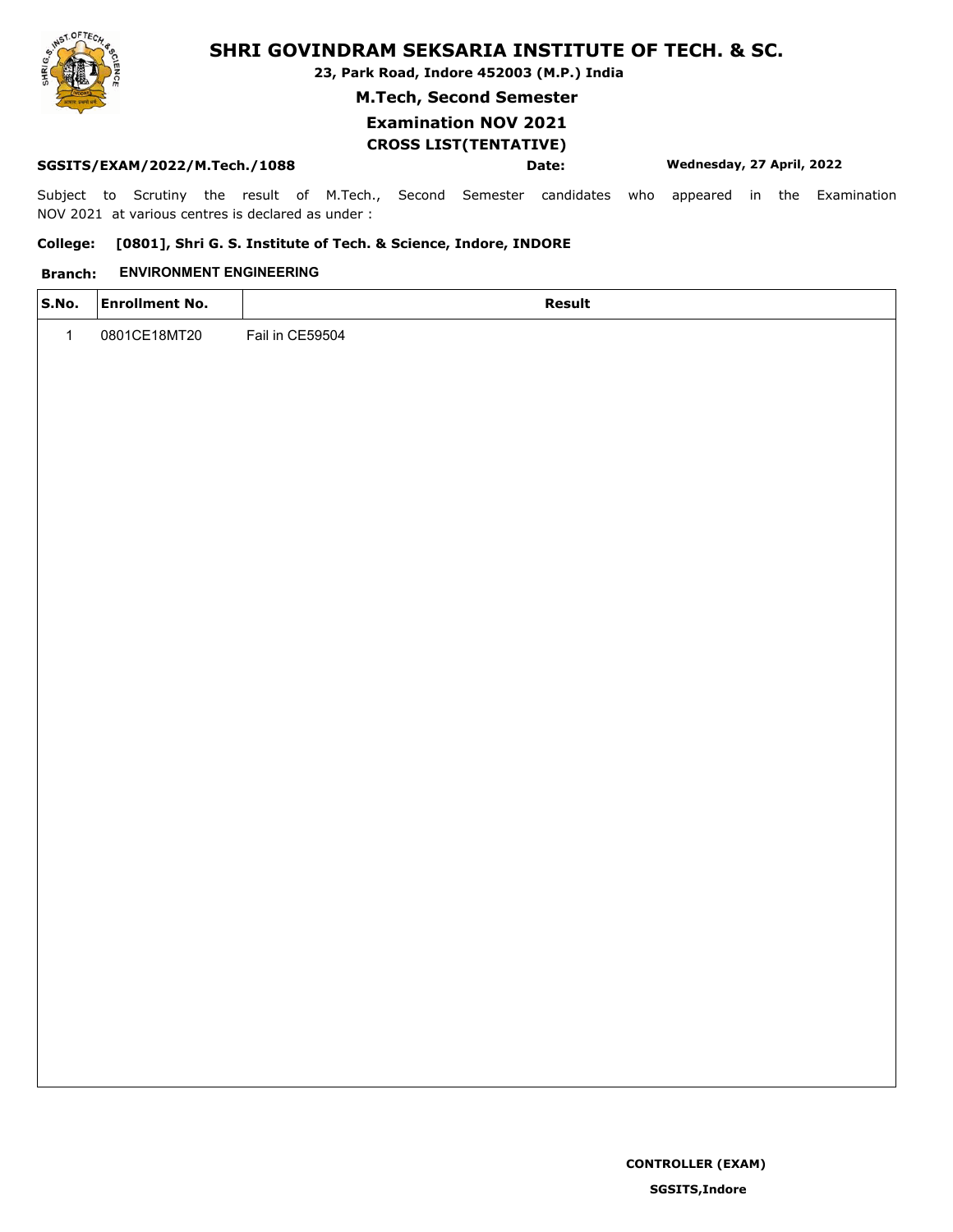

**23, Park Road, Indore 452003 (M.P.) India**

**M.Tech, Second Semester**

## **Examination NOV 2021 CROSS LIST(TENTATIVE)**

#### **SGSITS/EXAM/2022/M.Tech./1088 Date: Wednesday, 27 April, 2022**

Subject to Scrutiny the result of M.Tech., Second Semester candidates who appeared in the Examination NOV 2021 at various centres is declared as under :

#### **College: [0801], Shri G. S. Institute of Tech. & Science, Indore, INDORE**

#### **Branch: ENVIRONMENT ENGINEERING**

| S.No.<br>.3.110. | * No.<br>AΠ<br>חווה | 'חופם<br>____ |
|------------------|---------------------|---------------|
|                  |                     |               |

**SGSITS,Indore**